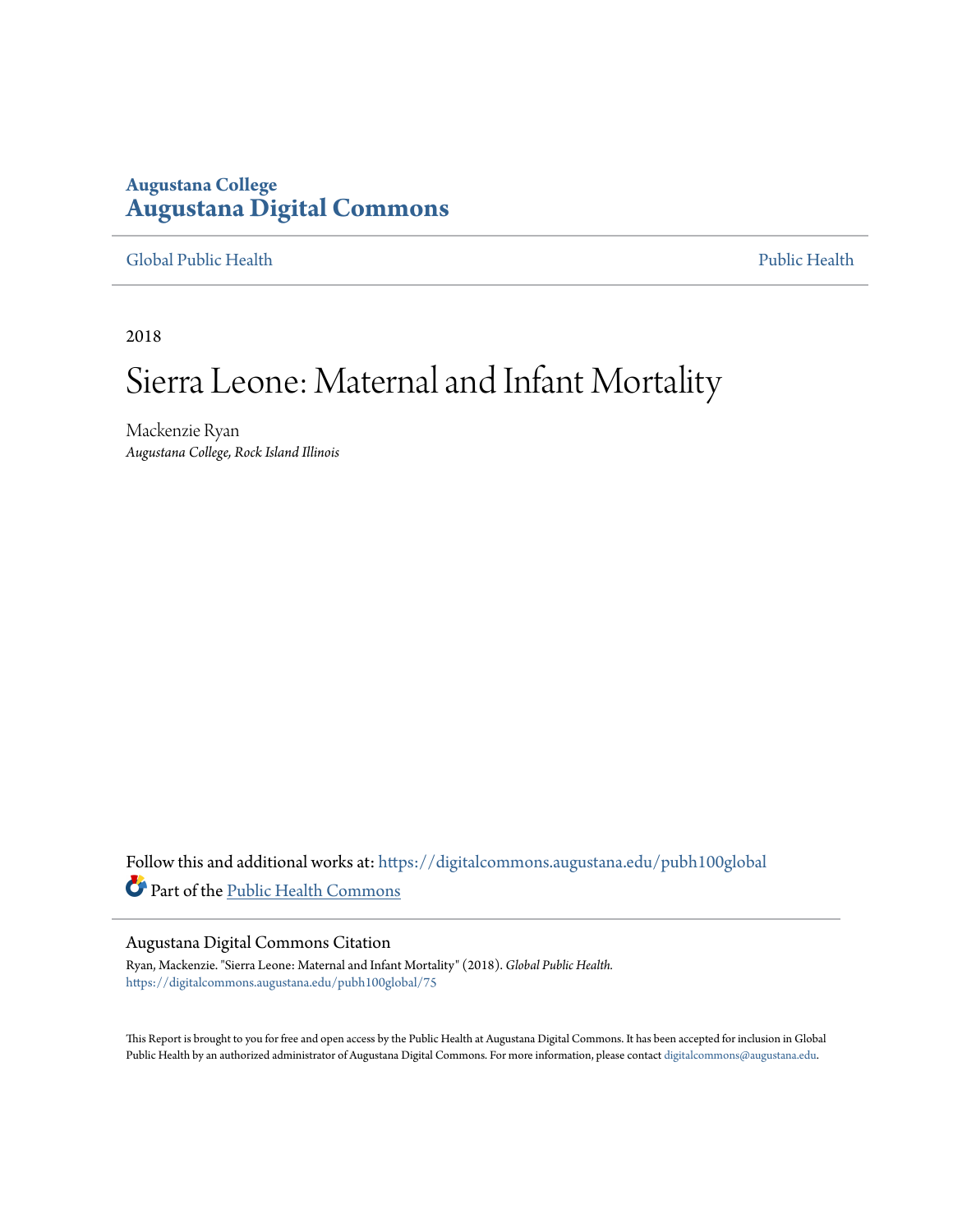## **Sierra Leone: Maternal and Infant Mortality**

### **Overview**

Sierra Leone is a country located on the western coast of Africa, situated between Liberia and Guinea. The two primary ethnicities in Sierra Leone are Temne and Mende. The population is primarily centered in the southern and western portions of the country. Sierra Leone is currently characterized by a large population growth (the fertility rate is 5 children per woman and the population growth rate is 2.38 percent) and currently is home to 6,163,195 persons. In terms of religion, the country is largely Muslim followed by indigenous religious beliefs. The government is characterized as a presidential republic where the president is elected by popular vote for a 5 year term. This president then elects a cabinet for himself that must be approved by Parliament. There is also a Supreme Court system. Major challenges currently faced by Sierra Leone include lack of adequate healthcare resources, high unemployment rates, and high maternal and infant mortality (CIA, 2017a).

### **Infant and Maternal Mortality**

One of the major problems that Sierra Leone faces is maternal and infant mortality. Infant mortality is defined as "the number of deaths of live-born infants occurring in the first year of life per 1,000 live births" (Turnock, 2016). According to the World Health Organization, maternal mortality is the number of deaths per 100,000 live births. They define maternal death as "the death of a woman while pregnant or within 42 days of termination of pregnancy, irrespective of the duration and site of the pregnancy, from any cause related to or aggravated by the pregnancy or its management but not from accidental or incidental causes" (WHO, 2018). The infant mortality rate in Sierra Leone in 2015 was 87.1 infant deaths per 1,000 births and the maternal mortality rate was 1360 maternal deaths per 100,000 births (WHO, 2017). In comparison, the United States has an infant mortality rate of 5.8 infant deaths per 1,000 births and a maternal mortality rate of 14 deaths per 100,000 births (CIA, 2017b).

### **Risks and Outcomes**

The population most at risk for infant and maternal deaths include pregnant women, women who have just delivered, and infants. Rather than the risk being based on race or ethnicity, the risk is correlated with lower social status and geographically isolated areas.

Geographically, mothers in northern Sierra Leone are more isolated from health services than mothers in other areas of the country. The figure below demonstrates how close health care facilities in Northern Sierra Leone are to emergency delivery centers (Koroma et al., 2017). Maternal health is important to birthing outcomes, as poor maternal health can lead to birthing complications, poor infantile health, and poor maternal recovery after the birthing process.



<sup>(</sup>Koroma et al., 2017)

### **Current Interventions and Challenges**

According to the World Health Organization, a Free Health Care Initiative was activated in Sierra Leone in 2010 in order to allow treatment and services for pregnant women (WHO, 2017). This initiative "exempt[s] pregnant women, breastfeeding mothers and children under 5 years of age from paying fees for services" (Koroma et al., 2017). The figure below demonstrates the goals of this health care program. However, this initiative has not been entirely effective for multiple reasons. One is that although more women